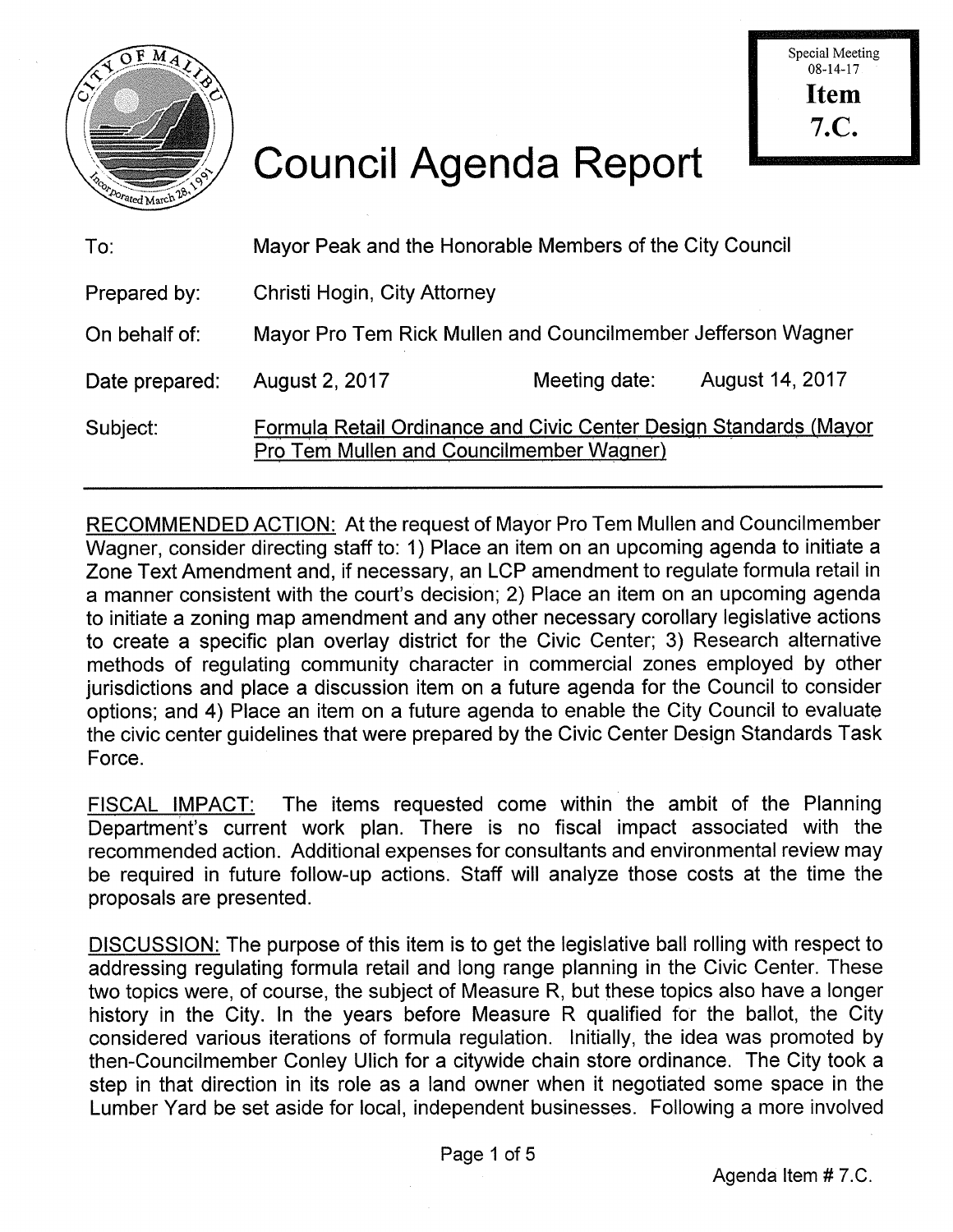vetting process, the City Council enacted a formula retail ordinance in September 2014, which was ultimately superseded by Measure R, the initiative that was overwhelmingly approved by the voters in November of that year.

Similarly, going back as far as 1995, the City has considered the Civic Center a prime candidate for a specific plan. For the past couple of years, the City has defended Measure R, which has been in effect since its adoption by the voters. Because of the Court of Appeal's recent decision invalidating the Measure, currently the City does not have any enforceable formula retail regulations or any specific plan requirements. To complicate matters, the ordinances that the City had considered (and adopted) in the past must be reevaluated in light of the specifics of the Court of Appeal's decision.

Mayor Pro Tern Mullen and Councilmember Wagner requested that an item be placed on tonight's agenda that would give the City Council an opportunity to give some direction should the Council want to proceed with regulations in the two main areas left unattended by the invalidation of Measure R.

There are four main actions that the City Council may consider:

1) An ordinance to regulate formula retail in a manner consistent with the court's decision. The process of developing an ordinance generally involves staff generating alternative approaches, which are hashed out either by the Council or the Zoning Ordinance Revisions and Code Enforcement Subcommittee (ZORACES). After the policy choices are identified, an ordinance is prepared that is reviewed by ZORACES, the Planning Commission, and the Council. Where there are particular stakeholders or parties especially affected, the City often creates additional opportunities for input. In this case, the Council should consider consulting with commercial property owners and the Malibu Chamber of Commerce.

2) Designate the Civic Center as a specific plan overlay district. Measure R required voter-approved specific plans. The Court of Appeal determined that voter approval was unconstitutional in that context. However, the City may require a specific plan and, if unsatisfied, the voters may referend them.

The General Plan already creates a specific plan overlay and calls out the Civic Center in particular:

## 1.5.18 Specific Plan Overlay (SP)

The SP Overlay enables the City to address unique areas within the community which warrant a comprehensive set of land use policies and standards through adoption and implementation of specific plans. The SP Overlay shall be developed according to adopted performance standards, including traffic, geological, hydroelectrical and wastewater impacts and shall at a minimum apply to that area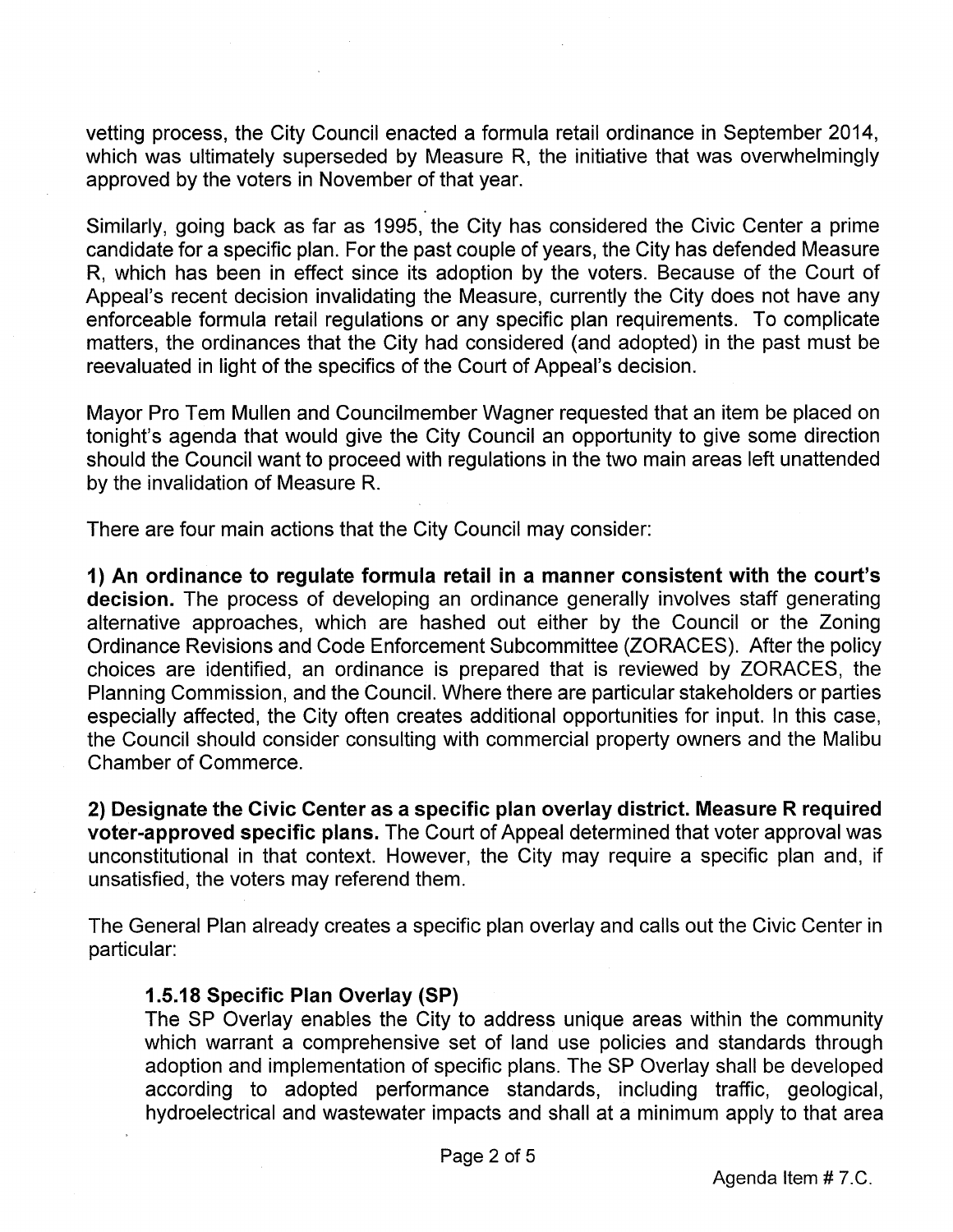within the "General Commercial," "Visitor-Serving Commercial," "Community Commercial," and "Commercial Neighborhood" designations as the same is shown on Figures LU-2(B), LU-2(C), LU-2(D), and LU-2(E), and that area within the Civic Center Overlay Boundary as shown on Land Use Maps 3 and 5 of the Local Coastal Program - City of Malibu, adopted September 13, 2002. (Ord. 383 § 7, 2014)

And the General Plan specifically calls for a specific plan in the Civic Center as a land use objective:

LU OBJECTIVE 4.3: A SPECIFIC PLAN IN THE CIVIC CENTER AREA.

LU Policy 4.3.1: The City shall, prior to adoption of a specific plan, review any proposed development in the Civic Center Area to ensure safety, health and circulation impacts are mitigated to the extent feasible, including but not limited to high water table, threat of liquefaction, flooding and traffic congestion.

LU Policy 4.3.2: The City shall require buildings within the Civic Center Area to reflect (a) the uniqueness of this location as the City's town center, (b) its close proximity to the beach and ocean, and (c) a "community village" character with small-scale, low-rise buildings. Development in the Civic Center will be guided by those policies and implementation measures in the Plan that are generally applicable to commercial development.

Indeed, the City has made several serious attempts at preparing a specific plan for the Civic Center, but none was ultimately adopted, so the idea would be to implement this General Plan objective.

3) Research alternative methods of regulating community character in commercial zones employed by other jurisdictions. The Planning Department could survey other jurisdictions and research planning innovations for regulating commercial areas. Alternatively, the City could create a citizen's committee to develop ideas or hire a consultant to task with generating options.

4) Reevaluate the Civic Center Guidelines that were prepared by the Civic Center Design Standards Task Force. In October 2014, the City Council established the Civic Center Design Standards Task Force, an ad hoc citizens committee, to provide feedback to staff and the City's consultant on the Civic Center Design Standards Project. The Task Force held an open house in October 2014 and a series of three meetings between January and May 2015 to solicit public input. The Council considered but did not formally adopt the Guidelines.

The General Plan intended for design standards to be adopted for the civic center as a means of maintaining the community character: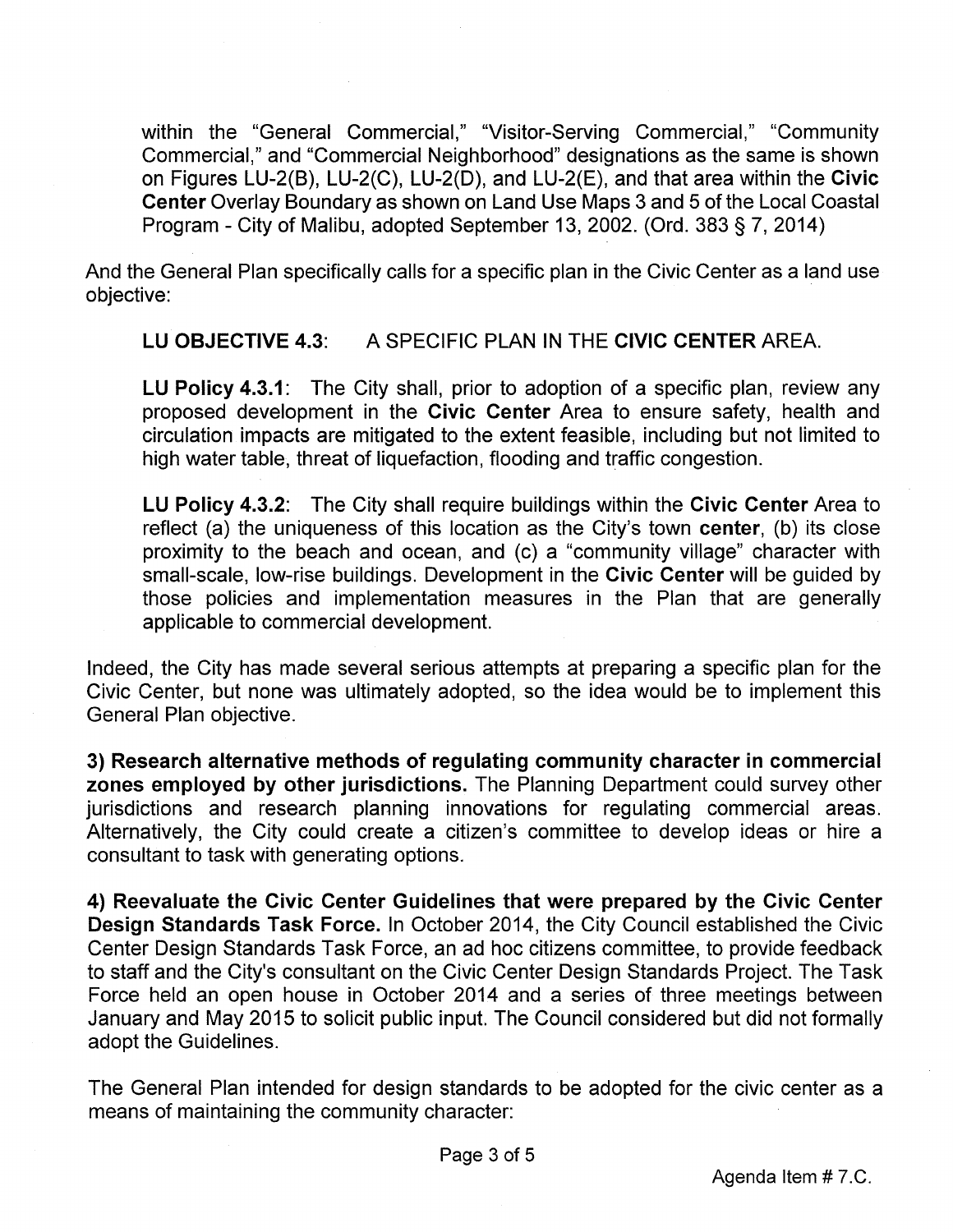LU Implementation Measure 52: Adopt community design standards that recognize Pacific Coast Highway (PCH) as a residential corridor with centers at Las Flores, Civic Center, Point Dume and Trancas. Each center should have its own character, identity and scale with landscaping along PCH having an overall unifying theme.

LU Implementation Measure 66: Develop comprehensive commercial design guidelines that respect Malibu's rural character including building design of a residential low-rise, small-scale, arcades and/or courtyards or other pedestrian scaled elements, designs that compliment surrounding natural areas and parking that includes native landscaping, on-site water retention and natural drainage courses where feasible.

The idea here is to direct staff to place the Guidelines on a future Council agenda to give the Council an opportunity to reevaluate them and decide whether to take further action to implement this part of the General Plan.

The City Manager's office prepared the following chronological summary of the City's actions related to formula retail and a Civic Center Design Standards / Specific Plan:

- August 11, 2014 Council adopted Ordinance No. 376 (Attachment 1) amending Malibu Municipal Code (MMC) Title 17 — Zoning to limit formula retail in the City.
- October 13, 2014 Council established the Civic Center Design Standards Task Force (Task Force) to provide feedback to staff and the City's consultant on the Civic Center Design Standards Project. The Task Force held an open house in October 2014 and a series of three meetings between January and May 2015 to solicit public input.
- November 4, 2014 Malibu voters approved Measure R, which defined and placed citywide restrictions on formula retail establishments and required voter-approved specific plans for certain commercial and mixed use projects.
- January 5, 2015 Complaint was filed against the City in the US District Court challenging the legality of Measure R.
- January 12, 2015 Council adopted Ordinance No. 384 (Attachment 2) repealing Ordinance No. 376 in its entirety.
- December 15, 2015 Superior Court declared Measure R invalid.
- February 10, 2016 Council and Planning Commission held a joint meeting to receive a presentation on work completed by the Task Force and make recommendations on a Civic Center Design Standards Project. Council directed